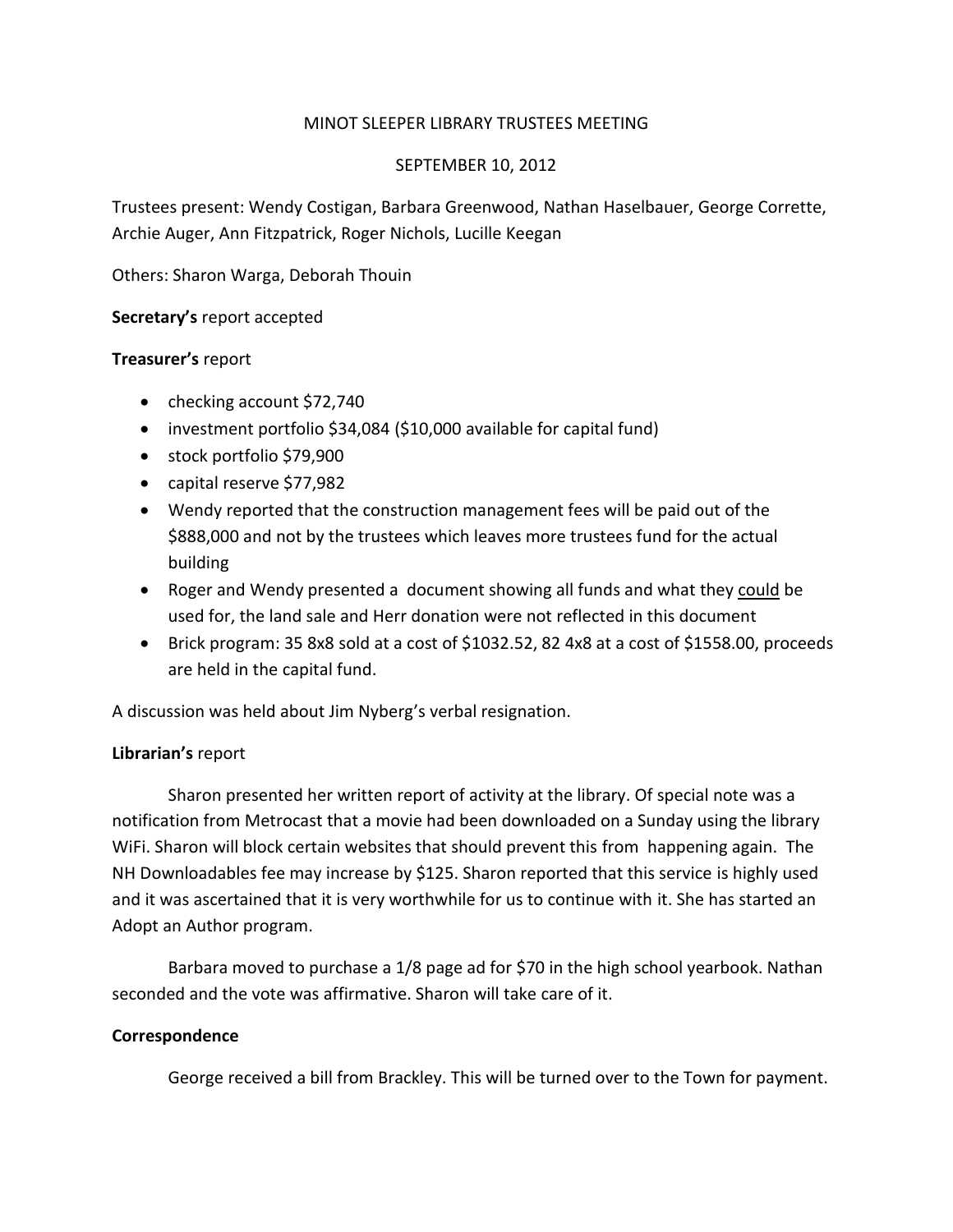Listing brochures were received from Old Mill with comparisons for similar properties.

A thank you note from Judy Wilson was shared.

A letter was received from the NH Libraries Trustees Association stating that we have not been selected as Library of the year. It was decided to apply again next year.

## **Old Business**

Sharon reported that she has received word that the **portrait restoration** grant has been approved. It includes funds for the portrait not the frame. This is a moose plate grant.

**Personnel policy** discussion: Sharon had presented three charges that she would like to have voted on. They are , salary setting for new hire, addendum to computer use, dispute resolution. Archie stated that all the policies and by-laws should be reviewed and updated. This lead to a lengthy discussion. Wendy went through the list of policies recommended. Sharon will provide Archie with copies of all policies in place.

Roger moved to accept the 3 policy changes that Sharon presented as addendums to the town personnel policy until such time as trustees review. Archie recommended that we leave out any reference to selectmen connected to salary.

Barbara seconded. Motion passed.

**2013 budget** Sharon shared the proposed budget**.** Heating and electricity are estimates due to unknowns with addition. Discussion was held about copier. A new one will be purchased or leased. Archie suggested that if the trustees bought one we would not have to pay the town for copies made by public. We will explore this idea.

Wendy motioned to approve budget as presented at \$153,986 and Roger seconded. Motion approved.

## **New Business**

Sharon was approached by Meredith Village Savings Bank with the donation of a circulation desk. Archie moved to accept and Barbara seconded. Nathan will organize picking this up.

# **Building committee**

Next meeting is Monday, September 17 at 5 PM. The furniture estimates will be reviewed.

## **Fundraising committee**